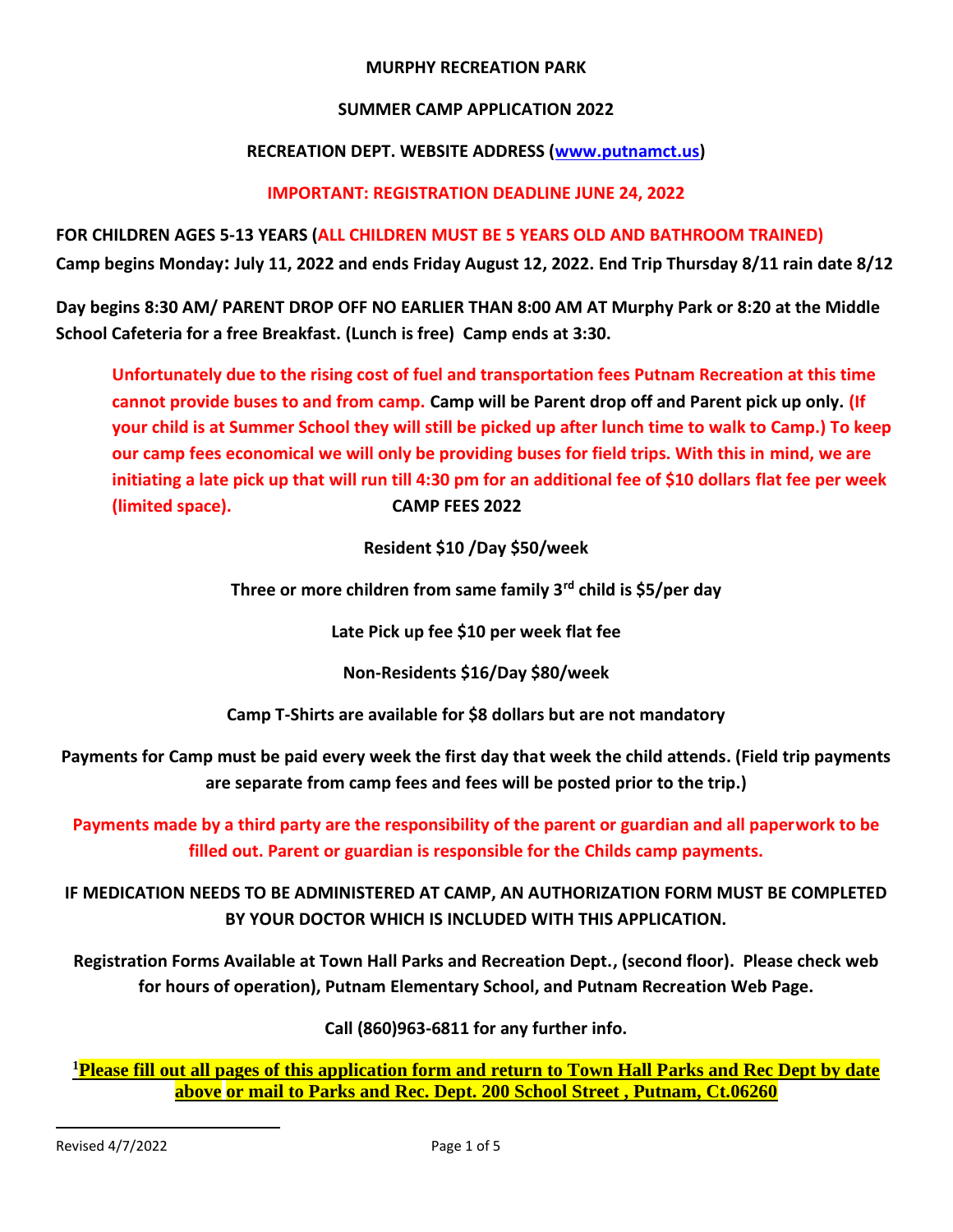# **REGISTRATION FORM**

## **FORM MUST BE COMPLETED BEFORE CHILD IS ALLOWED TO ATTEND CAMP**

| Address:                       |                                                                                      |                           |       |                                                                                                                                                                                               |
|--------------------------------|--------------------------------------------------------------------------------------|---------------------------|-------|-----------------------------------------------------------------------------------------------------------------------------------------------------------------------------------------------|
|                                | <b>Full Address</b>                                                                  | Town                      | State |                                                                                                                                                                                               |
|                                |                                                                                      |                           |       |                                                                                                                                                                                               |
|                                | Emergency Phone #'s:(Indicate person's name, relationship to the child, and phone#)  |                           |       |                                                                                                                                                                                               |
|                                |                                                                                      |                           |       |                                                                                                                                                                                               |
|                                |                                                                                      |                           |       |                                                                                                                                                                                               |
|                                | I, the undersigned, release the Town of Putnam and its employees for any and all     |                           |       |                                                                                                                                                                                               |
|                                | claims or damage I may have against them for all injuries suffered by the individual |                           |       |                                                                                                                                                                                               |
|                                | registered above in said camp program.                                               |                           |       |                                                                                                                                                                                               |
| Date                           |                                                                                      | Parent/Guardian Signature |       |                                                                                                                                                                                               |
| 2022 Pulaski Park Field Trips: |                                                                                      |                           |       |                                                                                                                                                                                               |
|                                | I will allow my child to attend field trips that are run by the Summer Day Camp.     |                           |       |                                                                                                                                                                                               |
|                                |                                                                                      |                           |       |                                                                                                                                                                                               |
|                                |                                                                                      |                           |       | We will be going to Pulaski Park Every Friday Please answer the question below.                                                                                                               |
|                                | SWIMMING QUESTION: Can your child swim? _______YES ________NO                        |                           |       |                                                                                                                                                                                               |
|                                |                                                                                      |                           |       | Please remember Fridays to send your camper with a bathing suit, towel and change of clothes.<br>Campers will not be allowed in water without these items. Please, no water toys are allowed. |

Page 2 of 5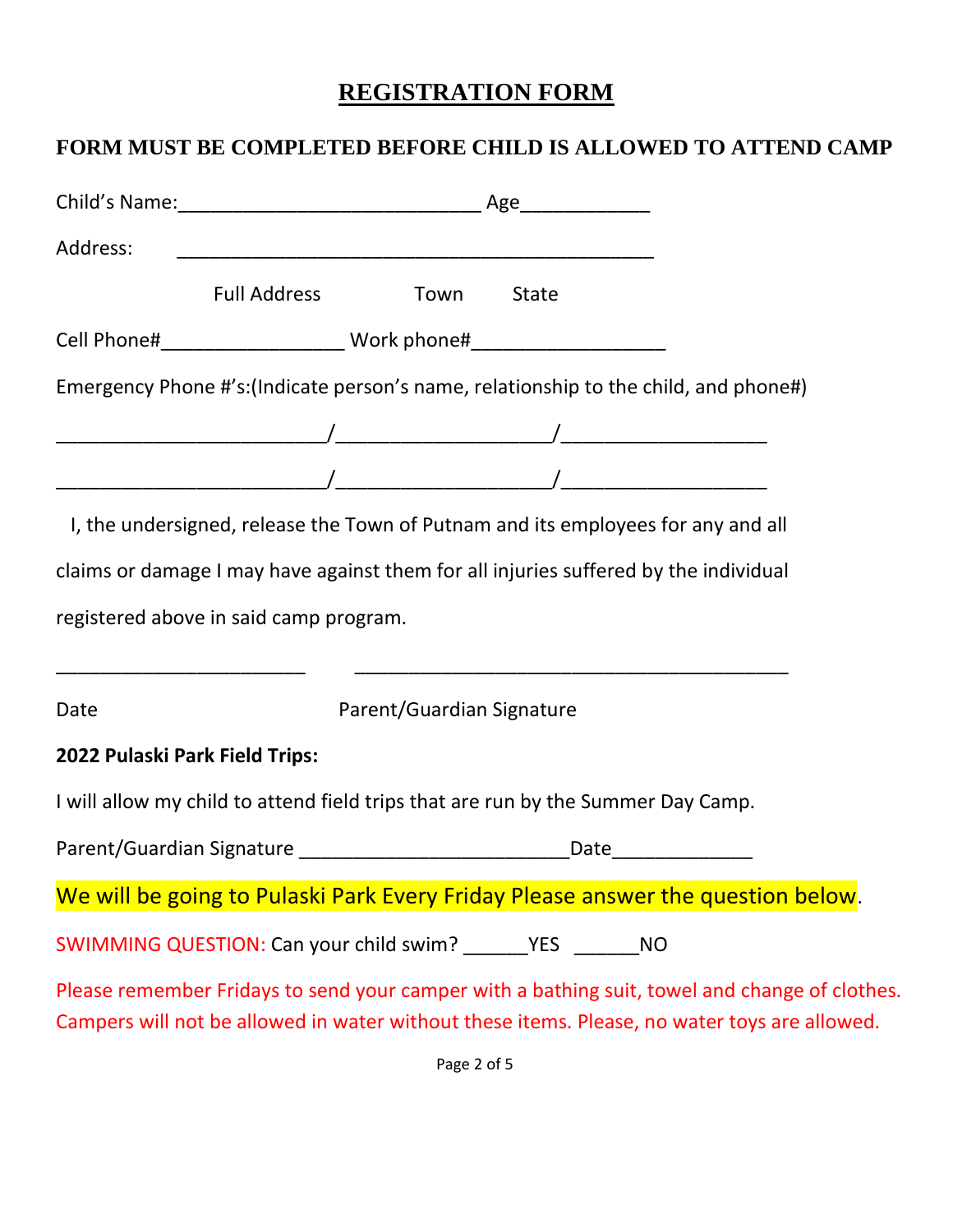# **PUTNAM SUMMER DAY CAMP RULES**

**Our goal is basically to provide a good time for all campers. In order for this to occur, certain guidelines are necessary to regulate behavior. Please make sure that you are completely aware of the following statements. All campers are expected to respect the Park, the counselors and their fellow camper. Destroying Park property. Disrespect to the Recreation Department Staff, or harassment of a camper could all result in permanent expulsion from the Summer Camp and (or) Murphy Park. Everything depends on the severity or the frequency of a particular offense. The Recreation director reserves final judgment on any action to be taken.** 

## **The following are specific rules:**

- **1. Swearing, scuffling, disrespect to a counselor, bullying.** 
	- **1 st offense: Removal to the cooling off area for at least one activity period.**
	- **2 nd offense: One-day suspension from camp.**
	- **3 rd offense: One-week suspension from camp.**
	- **4 th offense: No longer allowed to attend camp and possible expulsion from Murphy Park itself.**
- **2. Leaving the Park without parental permission but known by Park Staff. 1**s**t offense: Immediate notification of a Parent and five-day suspension from the camp. 2 nd offense: Same as above but no longer allowed to participate in camp activities**
- 3. **Serious Punching, Fighting or Stealing, 1 st offense: A parent will be asked to pick-up the child immediately and a five-day suspension from 2 nd offense: same as above and no longer allowed at Murphy Park.**
- 4. **Destroying Park Property of inflicting injury on another person. 1 st offense: permanent expulsion from Murphy Park for the duration of the summer.**

**Inclement weather can cause the cancellation of camp for the day. Cancellations will be reported to WINY Radio 1350 between 7:00 and 8:00 AM. Please make alternative plans in case of inclement weather.** 

## **All State of Connecticut Health Protocols will be followed.**

**I have read camp rules and arrangements for inclement weather on the top portion. Please sign and return with application.**

**Campers Name\_\_\_\_\_\_\_\_\_\_\_\_\_\_\_\_\_\_\_\_\_\_\_\_\_\_\_\_\_\_\_\_\_\_\_\_\_\_\_\_\_\_\_\_\_\_\_\_\_\_\_\_\_\_\_\_**

| <b>Parent/Guardian Signature_</b> |  |
|-----------------------------------|--|
| Date                              |  |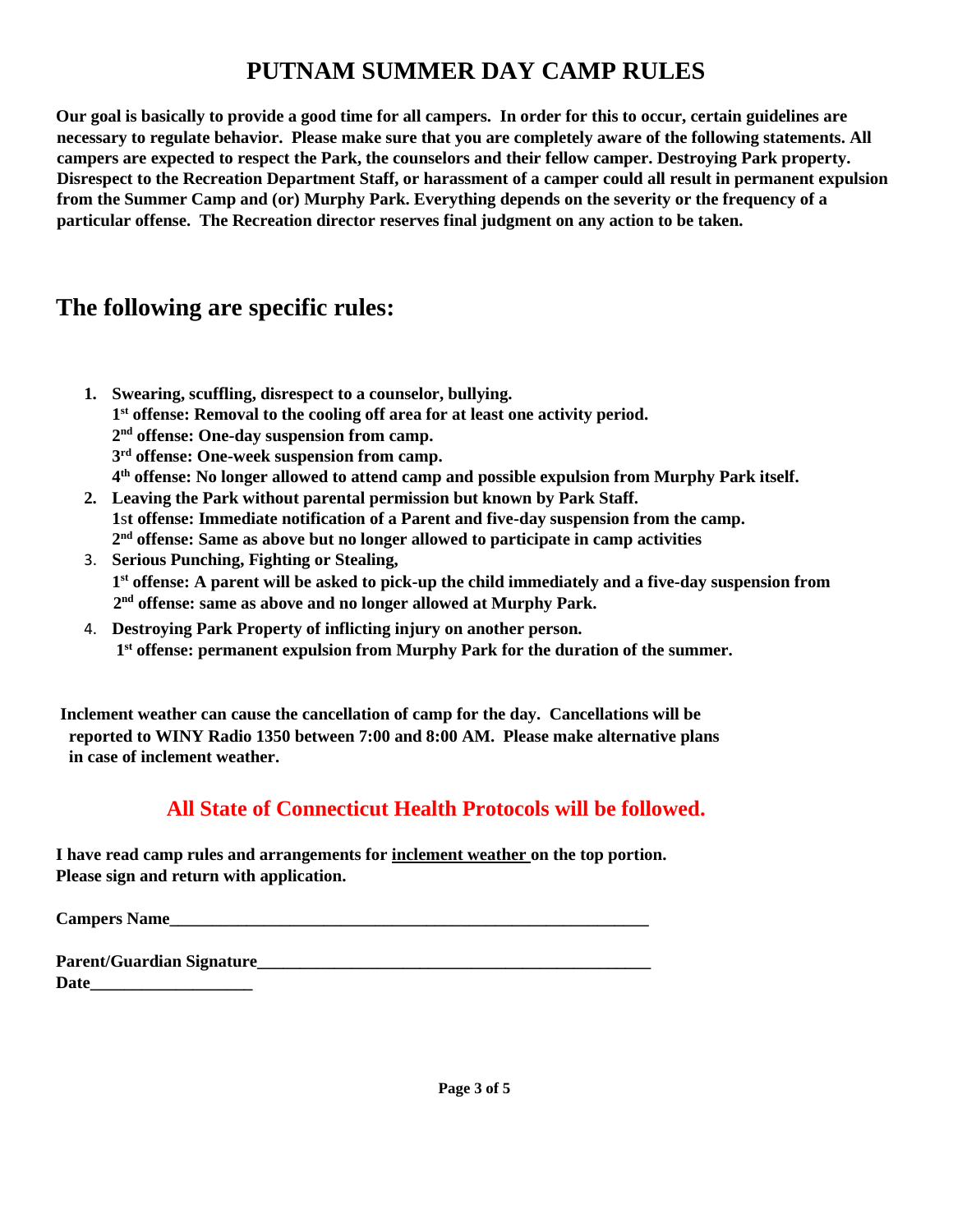### DAY KIMBALL HOSPITAL EMERGENCY DEPARTMENT

### PATIENT CONSENT FORM

|                                                                                                                                                                                                                                |  | FAMILY MEDICAL DOCTOR: University of the contract of the contract of the contract of the contract of the contract of the contract of the contract of the contract of the contract of the contract of the contract of the contr |  |
|--------------------------------------------------------------------------------------------------------------------------------------------------------------------------------------------------------------------------------|--|--------------------------------------------------------------------------------------------------------------------------------------------------------------------------------------------------------------------------------|--|
|                                                                                                                                                                                                                                |  |                                                                                                                                                                                                                                |  |
|                                                                                                                                                                                                                                |  |                                                                                                                                                                                                                                |  |
|                                                                                                                                                                                                                                |  |                                                                                                                                                                                                                                |  |
| LAST TETANUS IMMUNIZATION: UNITED ACCEPTANCE OF THE PART OF THE PART OF THE PART OF THE PART OF THE PART OF THE PART OF THE PART OF THE PART OF THE PART OF THE PART OF THE PART OF THE PART OF THE PART OF THE PART OF THE PA |  |                                                                                                                                                                                                                                |  |
|                                                                                                                                                                                                                                |  | In the event your efforts to reach me are unsuccessful, I, parent or legal guardian consent to Emergency                                                                                                                       |  |
| charge of the care of the above-named person.                                                                                                                                                                                  |  | evaluation, treatment and/or admission to Day Kimball Hospital as determined by the physician in                                                                                                                               |  |
|                                                                                                                                                                                                                                |  |                                                                                                                                                                                                                                |  |
| <b>EXPIRES:</b>                                                                                                                                                                                                                |  | (Parent or Guardian)                                                                                                                                                                                                           |  |
|                                                                                                                                                                                                                                |  |                                                                                                                                                                                                                                |  |